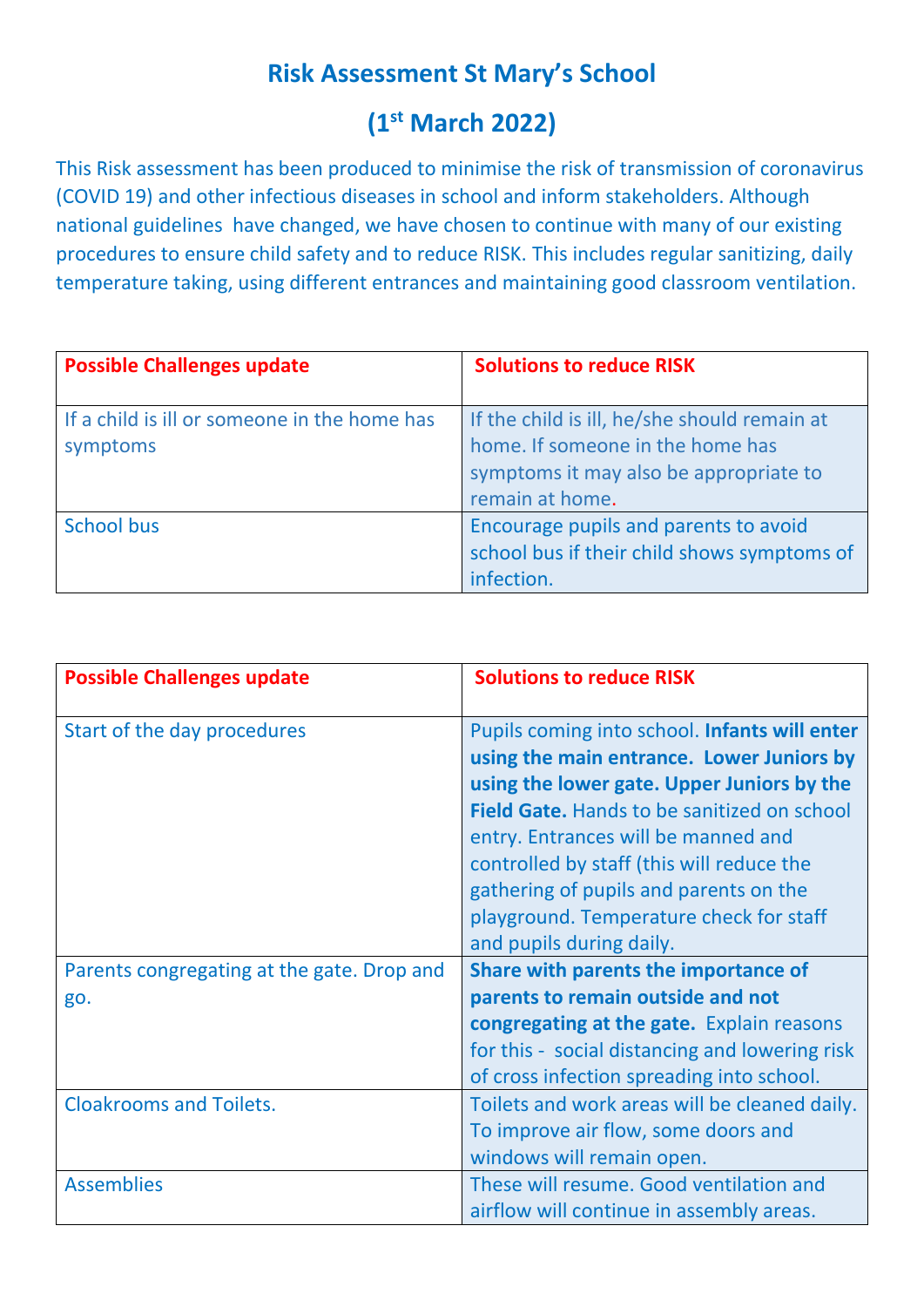| <b>Break Times</b>                          | Break will occur outside if weather permits.                                         |
|---------------------------------------------|--------------------------------------------------------------------------------------|
|                                             | The field will always be used if not too wet                                         |
|                                             | and welly boots can be stored in school.                                             |
|                                             | Hands will be sanitized on return into                                               |
|                                             | classrooms.                                                                          |
| Keeping pupils safe at break times.         | At lunchtimes we will make full use of the                                           |
|                                             | outside space. On wet days infants in their                                          |
|                                             | classroom. Lower Juniors in classrooms 2&3                                           |
|                                             | and upper juniors will be based in the                                               |
|                                             | mobile and garden area.                                                              |
|                                             | The field will continue to be used as much                                           |
|                                             | as possible                                                                          |
| Toilets becoming crowded.                   | Staff on duty during break times - limit the                                         |
|                                             | number of pupils in toilet areas. Some toilet                                        |
|                                             | windows to remain open.                                                              |
| End of day procedures                       | Hands will be sanitized on exit. <b>Infants will</b>                                 |
|                                             | exit using the main entrance. Lower                                                  |
|                                             |                                                                                      |
|                                             | Juniors by using the lower gate. Upper                                               |
|                                             | <b>Juniors by the Field Gate.</b>                                                    |
| <b>Staff self-testing</b>                   | All staff will continue to self-test twice a                                         |
|                                             | week. Any members of staff with a positive                                           |
|                                             | result will isolate until their LFT is negative                                      |
|                                             | $/10$ days.                                                                          |
| Off-site activities and events              | Swimming sessions will occur at Leominster                                           |
|                                             | Leisure Centres. Visits to the church and                                            |
|                                             | within the village and around the                                                    |
|                                             | surrounding will occur.                                                              |
| Daily, there are many visitors to school    | There will be a limit to all but essential                                           |
| (parents, contractors, educational          | visitors to the school. Visitors will not be                                         |
| professionals, medical professionals, etc.) | allowed contact with pupils without                                                  |
|                                             | wearing a mask and sanitizing. Peripatetic<br>Music lessons will continue as normal. |

### **Quality of Education**

| <b>Possible Challenges</b>                                                                                                          | <b>Solutions to reduce RISK</b>                                                                                                                                                                                 |
|-------------------------------------------------------------------------------------------------------------------------------------|-----------------------------------------------------------------------------------------------------------------------------------------------------------------------------------------------------------------|
| Compensation for the gaps in pupils'<br>knowledge and skills that have developed<br>following their extended absence from<br>school | Pupils throughout the school assessed each<br>half-term. Lead teachers will identify<br>knowledge and skills gaps. A timetable of<br>interventions will be drawn up. Tracking of<br>progress will be monitored. |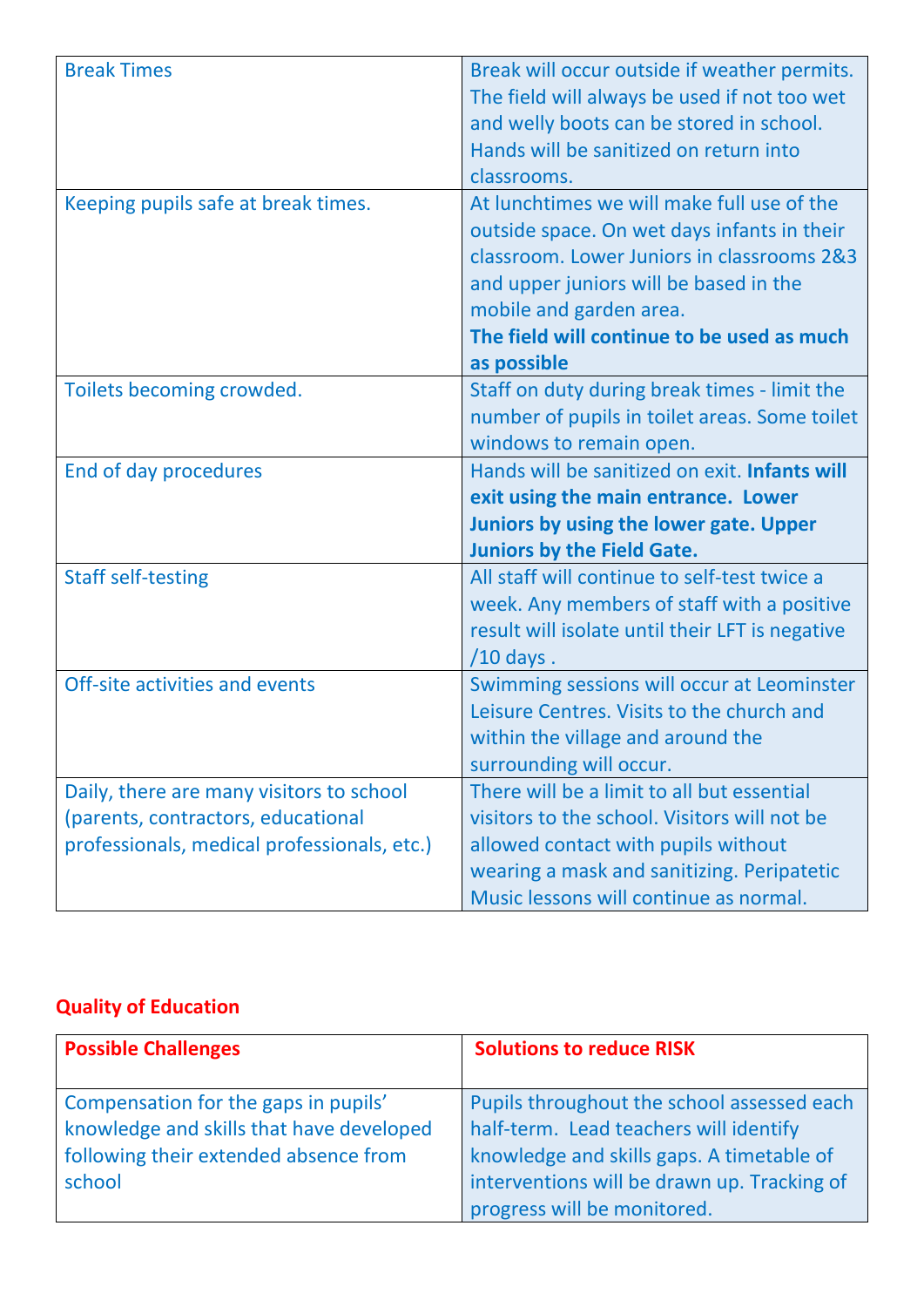| Curriculum Preparations for the changes to The RSE curriculum will continue to be |                                          |
|-----------------------------------------------------------------------------------|------------------------------------------|
| RSE that come into effect in September                                            | integrated into the school's curriculum. |
| 2021.                                                                             |                                          |

### **Pupils with SEND/ medical needs**

| <b>Possible Challenges</b>                                                 | <b>Solutions to reduce RISK</b>                                                                                                                                                                                                              |
|----------------------------------------------------------------------------|----------------------------------------------------------------------------------------------------------------------------------------------------------------------------------------------------------------------------------------------|
| Pupils with under-lying health conditions<br>are at a higher level of risk | For pupils with serious under-lying health<br>conditions, parents/carers MUST seek medical<br>guidance. Extra vigilance in relation to pupils<br>with asthma and other related conditions<br>(safety measures will vary from pupil to pupil) |
| Work towards individual SEND targets                                       | Timely assessment of pupils linked to their<br>specific targets, short, sharp interventions will<br>be planned throughout the day and week to<br>accelerate progress towards individual pupil<br>targets.                                    |
| Medicines in school may become out-of-<br>date                             | The Principal will check all medications is in<br>date and inform parents/necessary bodies if<br>they need to be replaced medication. Include<br>asthma inhalers.                                                                            |

### **Emotional and Behaviour Considerations**

| Children may require additional support if  | Providing a structured day in school and the |
|---------------------------------------------|----------------------------------------------|
| they struggle with the return to routine of | encouraging children to spend time           |
| school.                                     | together in the outdoor environment. Also    |
|                                             | providing active projects to look forward to |
|                                             | in Forest School, Dance, Science etc.        |

### **Hygiene/cleanliness**

| Maintaining regular levels of hand | Pupils to apply anti-bacterial alcohol-based  |
|------------------------------------|-----------------------------------------------|
| washing/hygiene                    | hand sanitizer as they enter the building at  |
|                                    | the start of the day and exit the building at |
|                                    | the end of the day. There will be regular     |
|                                    | hand washing and sanitizing opportunities     |
|                                    | timetabled into daily routines.               |